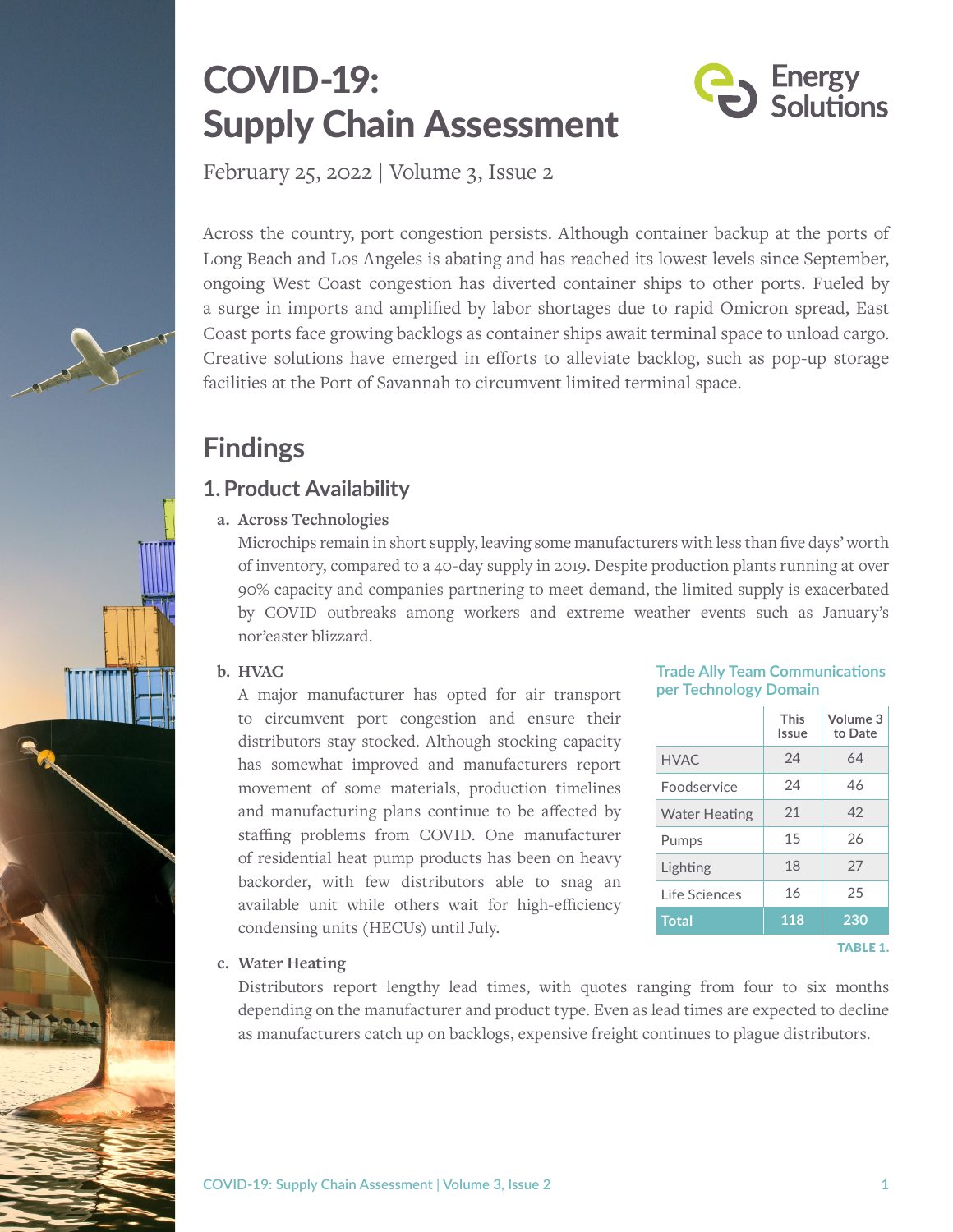

#### **d. Foodservice**

Dealers note lead times ranging from four to nine months. Fryers and convection ovens remain difficult to secure for some, with one dealer still waiting on an order placed in August 2021. The inability to secure key cast iron components has caused some major manufacturers to temporarily suspend production of their standard fryers and convection ovens to focus on other equipment lines in hopes of shrinking lead times to ten weeks or less. Delays in imported parts such as oven thermostats and temperature sensors have stalled factory builds among manufacturers, while representatives face backorders expected to remain unresolved for many months. Challenged by delayed shipments pushed out months past order placement, dealers are met with new and increased prices when orders do ship and must rely on selling stocked product.

#### **e. Lighting**

Distributors cite significant issues securing product components resulting in long lead times. Controls are backordered by six months while switchgear products are up to 12 months out. One distributor awaits orders from October 2021 due to arrive in April 2022.

#### **f. Life Sciences**

Stocking remains a challenge. Rebate-eligible ultra-low temperature freezers (ULTs) are backordered and face delays of 12 weeks exceeding quoted lead times. One manufacturer reports having quotes out for up to 40 units.

### **2.Equipment Sales**

#### **a. HVAC**

Variable refrigerant flow (VRF) has seen rapid year-over-year sales growth as one of the fastest-growing HVAC technologies. In response to this trend, major manufacturers have partnered to expand VRF market share and provide complementary product offerings such as advanced control solutions. These partnerships have created new VRF product lines, enabling more qualifying sales and participation among programs incentivizing these measures.

#### **b. Water Heating**

A major manufacturer notes that tankless product prices are up 13% and are catching up to storage and heat pump water heater costs.

#### **c. Foodservice**

Dealers' sales projections remain optimistic despite sudden spot price jumps and as much as a 40% increase across equipment. The National Restaurant Association (NRA) forecasts that restaurant industry business purchases will grow by 12.4% in 2022 compared to last year.

#### **d. Lighting**

- **i.** Multiple manufacturers implemented another wave of price hikes in the last month. Although the price increases vary among product lines and models, all equipment types are affected.
- **ii.** In December 2021, the U.S. Department of Energy announced plans to issue a federal standard that will enact a minimum requirement of 45 lumens per watt for general service lamps (GSLs). Once issued, the GSL standard will apply to most screw base bulbs and prohibit the sale of non-complying products such as incandescent and halogen light bulbs, meaning a shift from A-lamps and other common light bulb types to LEDs. Distributors do not expect to be greatly impacted by the standard, but Energy Solutions continues to monitor market sentiment and anticipated effects.